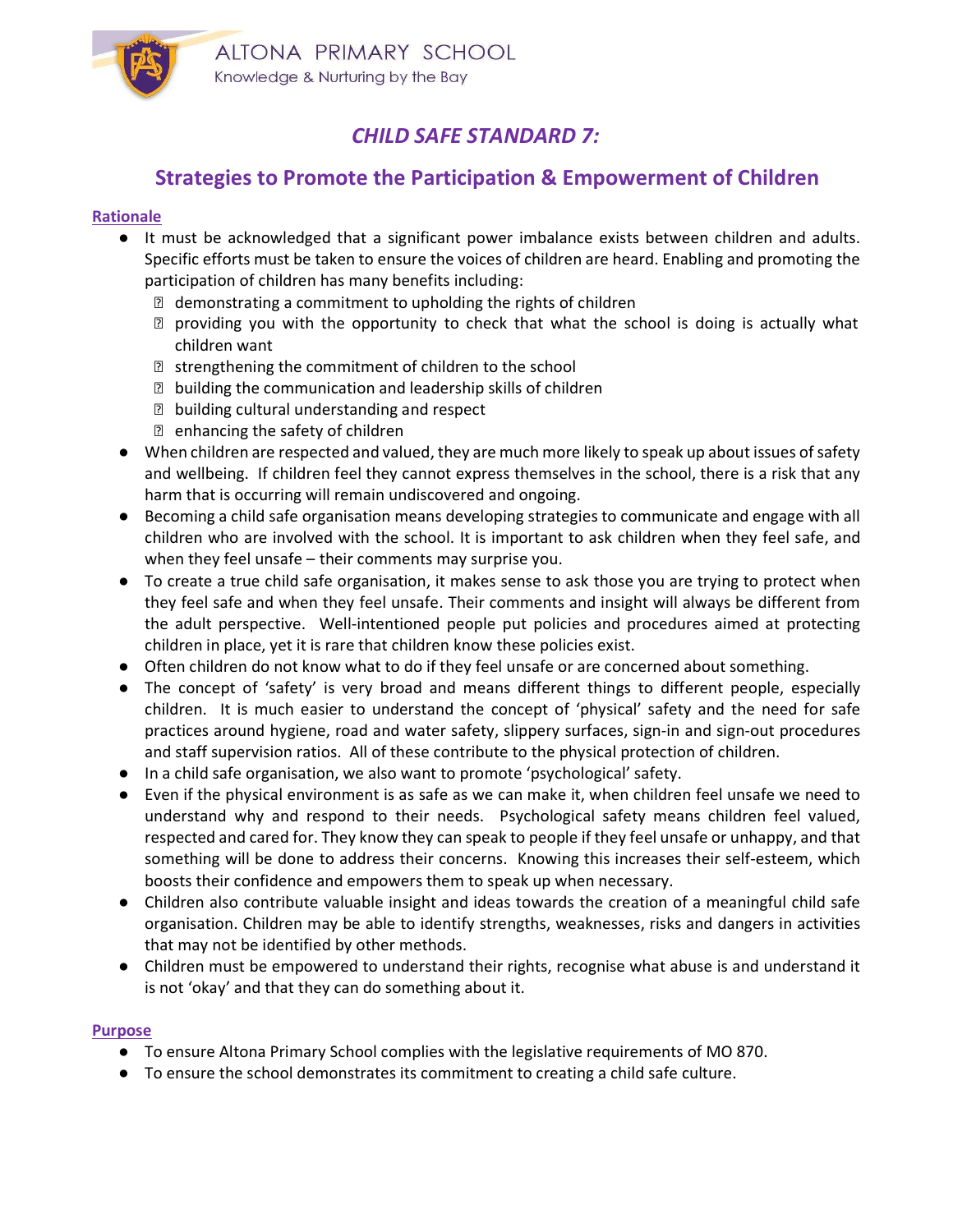

- To ensure the school develops strategies to promote the participation and empowerment of children that are compliant with the Child Safe Standard 7.
- To ensure the promotion of the safety of: Aboriginal and Torres Strait Islander children, children from culturally and linguistically diverse backgrounds, children with disabilities, individual gender preferences of children, children in out of home care and children who are vulnerable.

#### Implementation

- The promotion of a child safe culture is this school's highest priority.
- Over a period of time, children's views will be sought by:
	- consulting directly with children about what they think makes the school safe for them
	- ⋅ giving children age-appropriate information about the standards of care they are entitled to, particularly about their rights
	- ⋅ teaching children how to raise concerns, make complaints or let someone know they feel unsafe
	- ⋅ regularly checking with parents and children that they are aware of relevant child safe policies and procedures and that the child safety culture is visible
	- The school envisages that some of the strategies and possible outcomes will be:

| Consulting & Talking with          |                              |                                               |
|------------------------------------|------------------------------|-----------------------------------------------|
| Children                           | <b>Practical Suggestions</b> | Possible Positive Outcomes                    |
| safety<br><b>Establish</b><br>what | Ensure the physical          | Children's insight and responses              |
| means to children                  | environment is safe, warm    | will inform the development of                |
| Ask children when they feel        | and friendly towards         | the Child Safe Policy, Code of                |
| safe and when they feel            | children.                    | Conduct and complaints                        |
| unsafe.                            |                              | management process.                           |
|                                    |                              | The school will be alerted to any             |
|                                    |                              | physical danger in the                        |
|                                    |                              | environment.                                  |
| Educate children about             | Run informal education       | The children will understand their            |
| their rights                       | sessions on the Convention   | basic human rights and also                   |
|                                    | on the Rights of the Child.  | understand they need to meet                  |
|                                    | Teach children that with     | their responsibilities.                       |
|                                    | every right they enjoy, they | children<br><b>The</b><br>will<br>know<br>the |
|                                    | need to meet its             | difference between a 'right' and a            |
|                                    | corresponding                | 'want'.                                       |
|                                    | responsibility.              |                                               |
|                                    | Undertake activities on      |                                               |
|                                    | rights versus wants.         |                                               |
| children<br>Encourage<br>to        | Ask children what is         | The school will have a child                  |
| develop their own Code of          | acceptable behaviour and     | friendlyCode of Conduct written by            |
| Conduct                            | what is unacceptable         | children for children.                        |
|                                    | behaviour. This includes     | The school will have guidelines               |
|                                    | behaviour of adults towards  | for staff and volunteers about their          |
|                                    | children, of children        | interactions, expected behaviour              |
|                                    | towards adults and of        | and relationships with children.              |
|                                    | children                     |                                               |